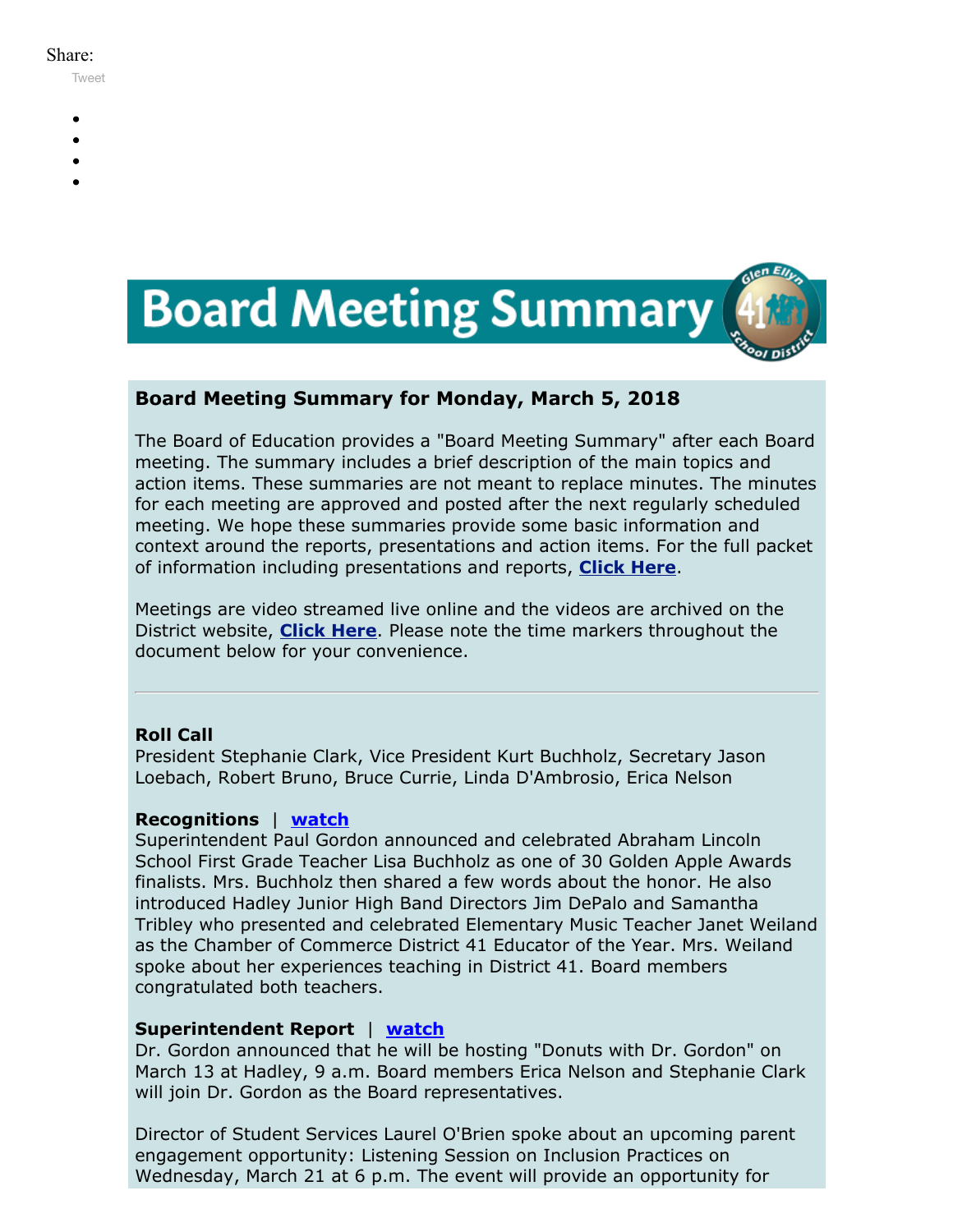parents to provide feedback about further steps related to inclusion and instruction overall.

Later this week District 41 will provide information to parents about the National March 14 Walkout related to school shootings.

**Board Reports** | **[watch](https://youtu.be/PlYY9JRZ2zo?t=21m15s)**

**Public Participation** | **[watch](https://youtu.be/PlYY9JRZ2zo?t=35m40s)**

## **Presentations** | **[watch](https://youtu.be/PlYY9JRZ2zo?t=39m25s)**

**Program Review-Special Education Devices:** Director of Technology Mike Wood and Director of Student Services Laurel O'Brien presented information about how devices are used in the classroom. Mr. Wood also talked specifically about the fleet of devices and how we will manage them in the future.

## **Discussion** | **[watch](https://youtu.be/PlYY9JRZ2zo?t=53m35s)**

**Technology Recommendation for the 2018-2019 School Year** Director of Technology Mike Wood presented his recommendation for technology. He spoke about specific models and pricing of devices used across the district. The Board will vote on this at the March 19 meeting.

## **Change Order Resolution** | **[watch](https://youtu.be/PlYY9JRZ2zo?t=1h02m08s)**

The Board discussed giving Assistant Superintendent for Finance, Facilities and Operations Eric DePorter authorization to sign off on change orders up to \$50,000 related to referendum construction. The Board will vote on this at the March 19 meeting.

## **Action Items** | **[watch](https://youtu.be/PlYY9JRZ2zo?t=1h12m23s)**

## **Consent Agenda**

#### **Personnel Report**

- a) Employment Recommendations
- b) Resignations
- c) Resignation and Retirements
- d) Internal Transfers

#### **Finance, Facilities & Operations**

a) School District Payment Order - February 13, 2018 - February 27, 2018

#### **Board Meeting Minutes**

a) February 20, 2018 - Regular Meeting Minutes

b) February 20, 2018 - Regular Meeting Minutes - Closed